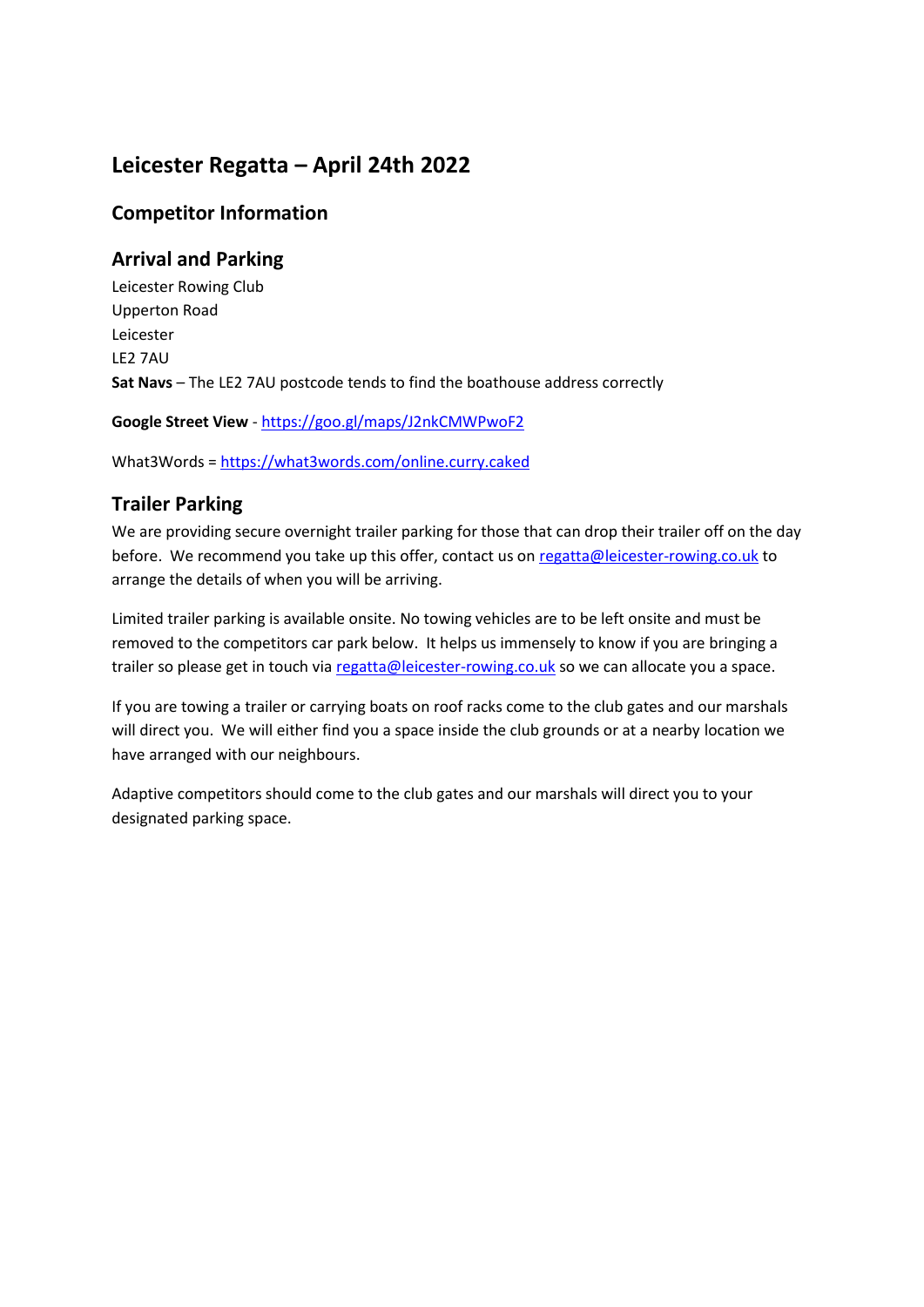### **Car Parking for competitors and spectators**

Due to space restrictions **no cars** are allowed into the club carpark. We have arranged ample parking at a nearby carpark provided by Leicester City Football Club.

Adaptive competitors should come to the club gates and our marshals will direct you to your designated parking space.

The blue route below shows the route from our club to the car park.

This car park is opposite the football stadium, named Car Park 'C'. The route will be marked with yellow 'Car Park' signs on the day.

Google Street View - <https://goo.gl/maps/aAQAspBVofqvZaRJA>

What3Words - <https://what3words.com/sunset.frozen.cute>

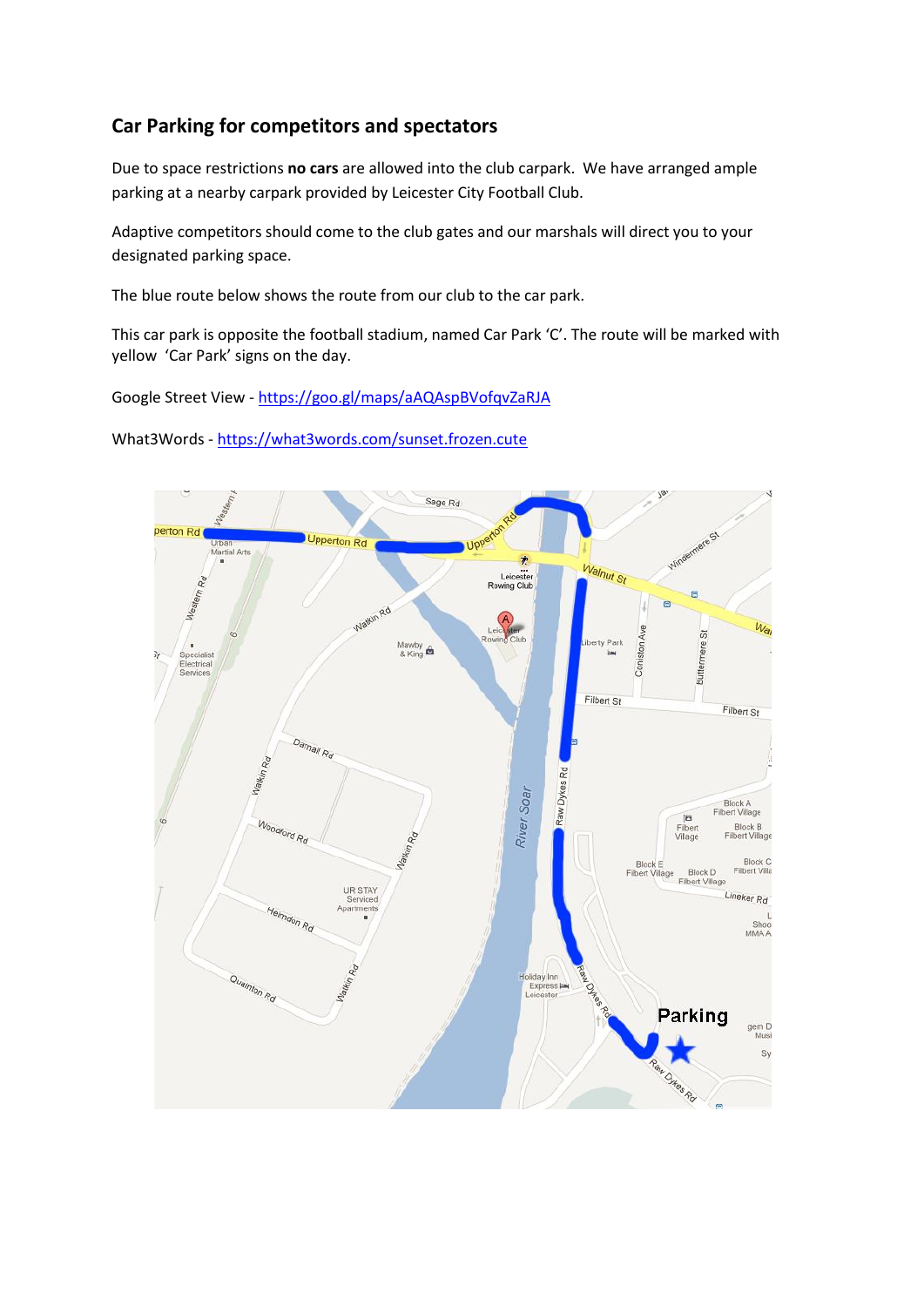### **Toilets and Changing Rooms**

Male, female and disabled changing facilities and showers are available on the first floor. Due to the potential risk of Covid, we request that the showers are used only in the event of an emergency.

Toilets are available outside behind the club, to the south side of the clubhouse. Please ask a member of Leicester Rowing Club if you need help finding the facilities or if they require attention or cleaning. Please ensure you leave the facilities as you found them and have respect for the other attendees at this year's event.

Hand washing facilities are available in the outdoor toilets, the changing rooms on the first floor and hand sanitiser is available in the boat house at the top of the metal stairs that lead into the wider club house, in the main foyer, and at the top of the main stairs.

### **Registration and Facilities**

Registration will take place in the shed at the side of the clubhouse, the other side of the railings from the regatta finish. **All competitors must present valid British Rowing Race Membership cards with photo, before numbers will be issued.**

An extensive range of refreshments is available upstairs in the clubhouse.

#### **Spectators and Supporters**

Leicester Regatta is an ideal event for spectators, with a towpath right next to the action along the full length of the regatta course. We welcome supporters to watch our event and enjoy the hospitality available in the club house. Drones must not be used to follow races. Spectators are reminded to take care when passing under the low bridges on the towpath.

#### **Race Details and Administration**

Leicester Regatta is run on a batch system because the river is not wide enough for crews to row down the course while a race is in progress. Batches are sent to the start every half hour. Crews should be ready to boat 20 minutes before the time of their batch.

Race rescheduling is extremely unlikely given our batch race format. In case of emergencies on the day, find your opposition and come to the registration shed.

Weigh in for coxes is situated by the boathouse doors. Please approach a member of Control Commission at the landing stages for assistance.

Please check your equipment prior to proceeding to the boating area.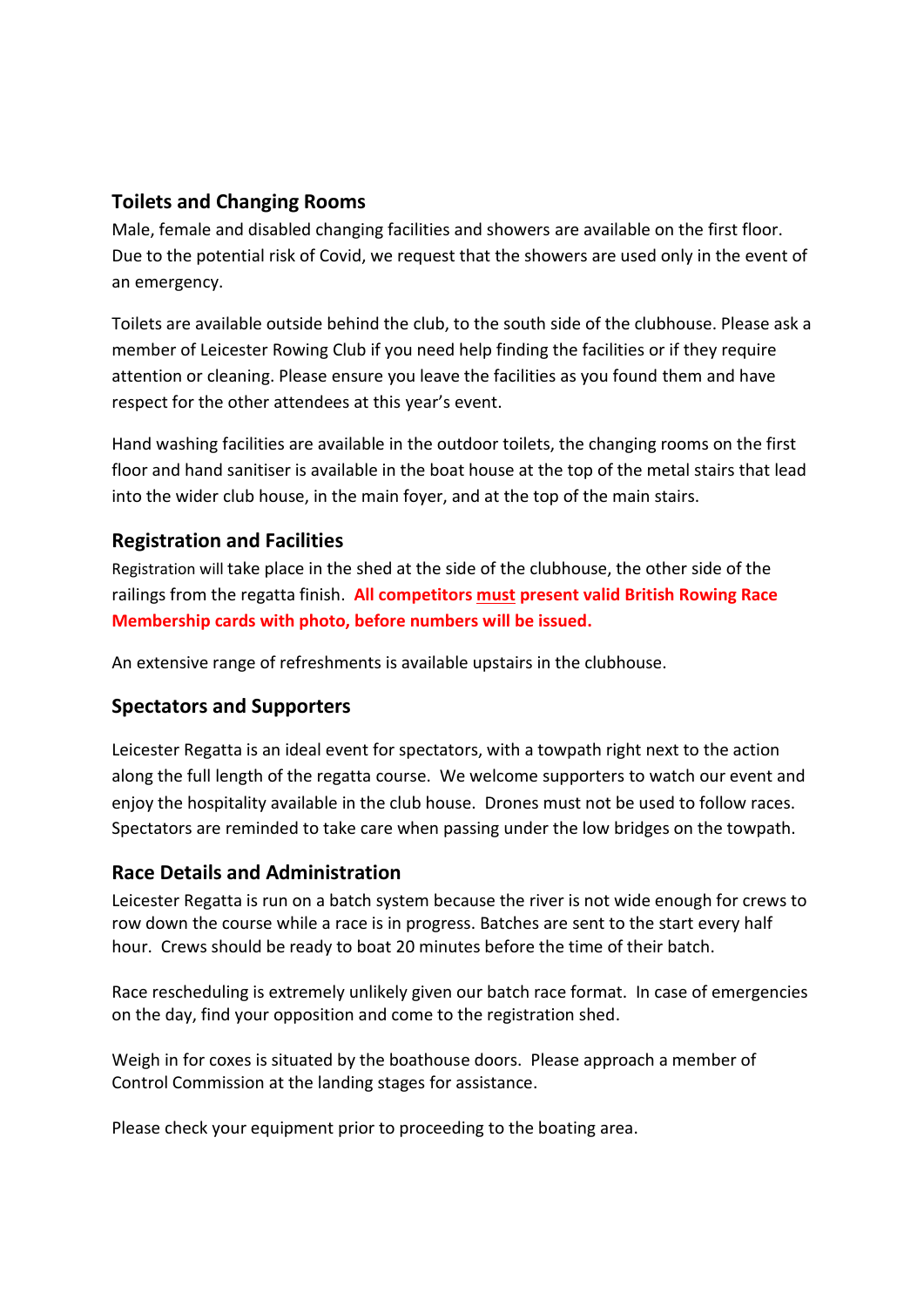### **Boating and Marshalling**

Crews will be asked to confirm that their boats conform to the minimum required standards before going afloat. The emphasis is on clubs to present boats that conform with Rule 7-2-9 of the British Rowing Rules of Racing rules of Racing. In addition, Umpires on Control Commission will carry out random checks before boating. Crews that fail these checks will not be permitted to go afloat. Late boating due to failure at Control Commission will not be accommodated.

On leaving the landing stages crews proceed towards the towpath footbridge. Marshals on the bridge will tell them when it is safe to proceed onto the main canal which they will cross to the city side and turn to STARBOARD (coxwain's right i.e. away from the finish line).

Once on the main canal crews will proceed towards the lock on the city side before spinning and waiting with bows pointing towards the start. They should not pass the marker to avoid mixing with crews who have finished racing. Crews are able to warm up while rowing up to the start.

Marshals will instruct crews when to row down to the start. After they have passed through the bridge at the start (Newarke Bridge) they follow the instructions of the marshal who tells them when to spin and lines crews up in race order. Crews must not pass through West Bridge. The marshal will call crews to the start.

At the start a line of buoys mark the line between the two lanes.

Due to the restricted width of the canal, lining up can be difficult if there is a cross wind. Crews are asked to listen to and comply with the instructions given by the marshals and start umpire.

There are three bridges across the canal on the racing course and they are narrower than the general course. Coxes must ensure that they follow their racing line through them and allow a safe course to be steered by their opposition. As a local rule for Leicester Regatta, umpires located at bridges are allowed to shout steering instructions to junior crews if they are in danger of hitting the bridge or towpath. Other crews may be told to stop. The approach to the narrowest bridge other narrow points and any nesting swans will be buoyed. Striped poles suspended from the bridges mark the centre of each lane.

The finish is opposite the scaffold platform over the edge of the canal and is marked by a line of bunting. Crews are instructed not to stop immediately on the finish line as there may already be another race following down the course. They should continue for a few strokes before stopping and preparing to enter the basin when instructed to do so by a marshal.

Marshals on the footbridge over the basin entrance will instruct crews to enter the basin when it is clear to do so. No crew should enter the basin until instructed to do so.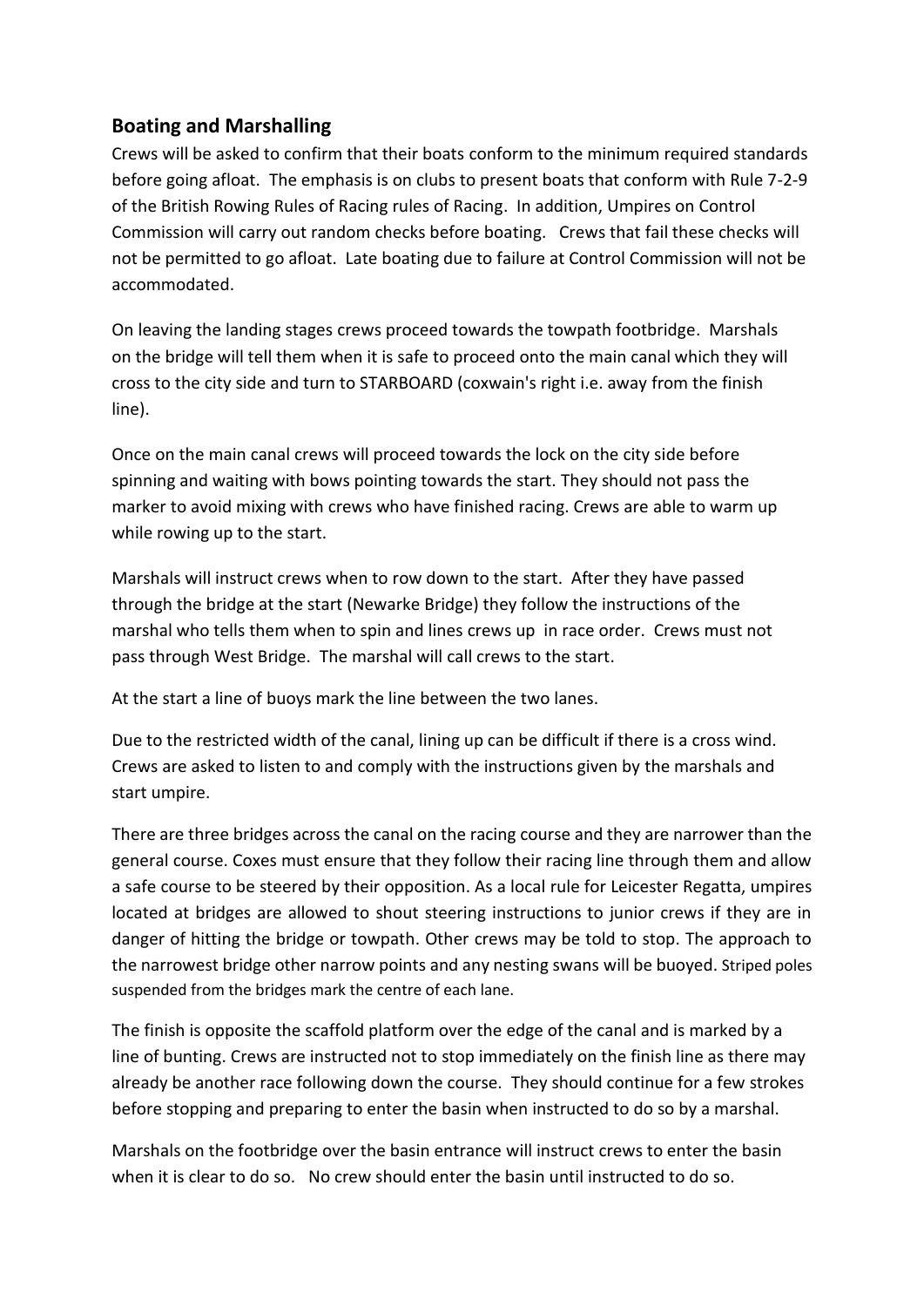

There are some areas of shallow water, in particular some areas of the boating basin and the area immediately downstream of Freeman's Lock in the pre-batch handling area. Buoys will mark these areas and marshals stationed on the towpath will remind crews of this. Crews should **make themselves familiar with these potential hazards before boating**.

#### **Please Note:**

The course is on a canal and subject to the occasional passage of barges and other river craft. Racing may be suspended to allow the passage of these over the regatta course. Competitors need to take care when barges are passing through the marshalling areas above the start and below the finish.

Due to the possible risk from leptospirosis it is requested that coxes and novice winners are not thrown into the water in the basin. Buckets are available in the boathouse if a dousing is appropriate!